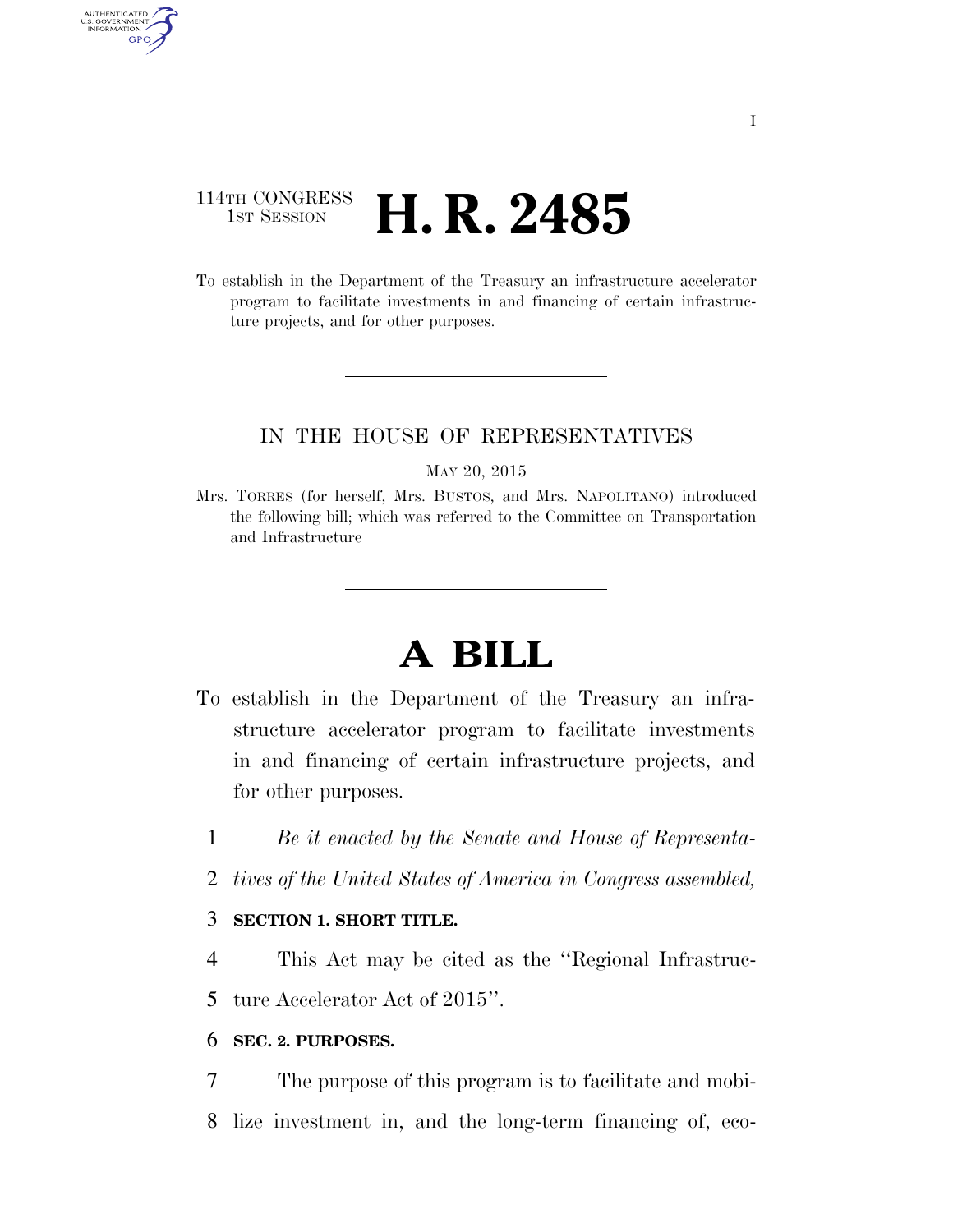nomically viable covered infrastructure projects of regional or national significance by providing funding for these projects, including through private sector financing, to ac- celerate the delivery of high-quality, critical infrastructure through a self-sustaining regional infrastructure accel- erator that mitigates risk with technical expertise and best practices.

## **SEC. 3. REGIONAL INFRASTRUCTURE ACCELERATOR PRO-GRAM ESTABLISHED.**

 (a) IN GENERAL.—From amounts appropriated under paragraphs (1) and (3) of section 8, the Secretary of Treasury may establish a regional infrastructure accel- erator program (in this section referred to as the ''Pro- gram'') to provide grants to regional infrastructure accel- erators to establish and administer a process for devel- oping the priorities of and acquiring financing for covered infrastructure projects.

 (b) PROGRAM STRUCTURE.—The Program estab-lished pursuant to this Act shall include—

 (1) an initial grant to a regional infrastructure accelerator that submits an application and a plan for promoting investment in covered infrastructure projects; and

 (2) a subsequent grant to a regional infrastruc-ture accelerator for the purpose of awarding sub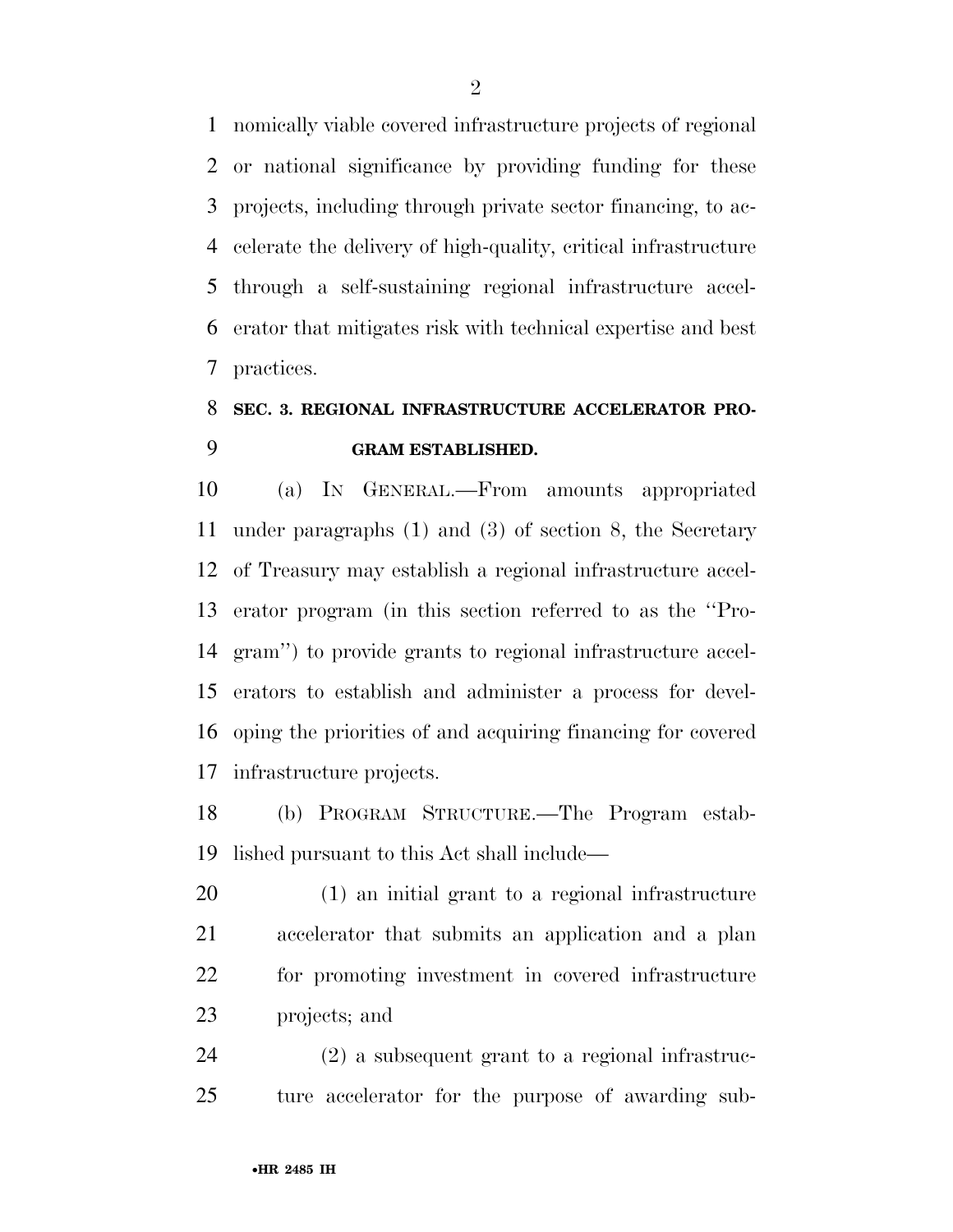grants to one or more State, local, or regional public entities to support covered infrastructure projects and within the geographic area represented by the regional infrastructure accelerator.

### **SEC. 4. INITIAL GRANTS TO REGIONAL INFRASTRUCTURE ACCELERATORS.**

 (a) APPLICATION.—A regional infrastructure accel- erator that seeks a grant under this section shall submit an application to the Secretary at such time, in such man- ner, and containing such information as the Secretary may reasonably require, including a plan that describes how the regional infrastructure accelerator will promote invest-ment in covered infrastructure projects by—

- (1) providing guidance and feedback to State, local, or regional public entities on infrastructure priorities, financing strategies, and other matters re-lating to such projects;
- (2) evaluating and promoting innovative financ-ing methods;
- (3) connecting sources of financing to the State, local, or regional public entities;

 (4) establishing standards to measure life-cycle costs of investments in such projects, defined as budgetary impacts of the design, development or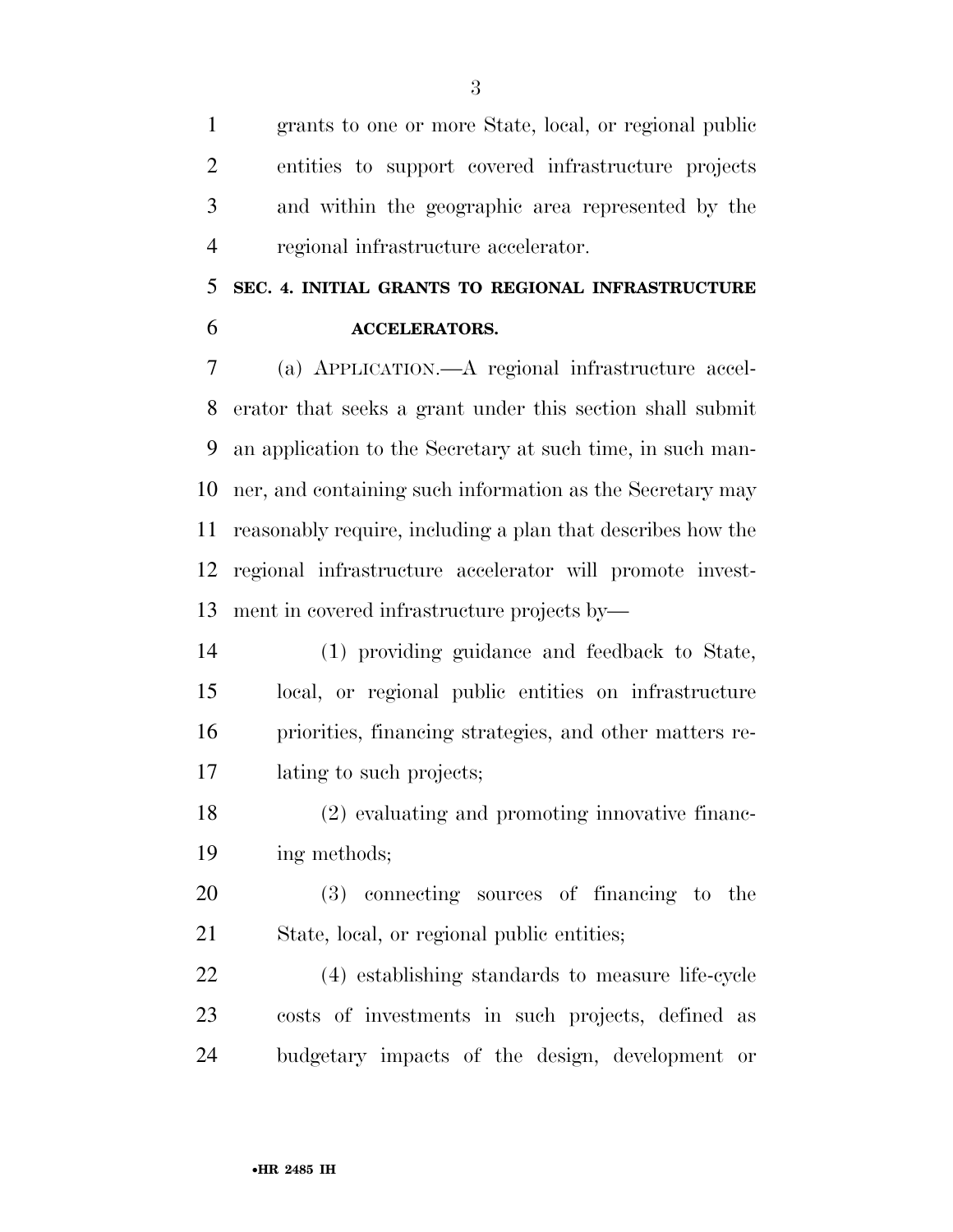| $\mathbf{1}$   | construction, operations, and maintenance of an in-          |
|----------------|--------------------------------------------------------------|
| $\overline{2}$ | frastructure asset;                                          |
| 3              | (5) building capacity of State and local govern-             |
| $\overline{4}$ | ments to evaluate and structure projects involving           |
| 5              | the investment of private capital; and                       |
| 6              | (6) providing technical assistance and informa-              |
| 7              | tion on best practices with respect to such projects         |
| 8              | which shall include—                                         |
| 9              | (A) identifying and selecting qualified advi-                |
| 10             | sors such as infrastructure financial analysts               |
| 11             | and contract negotiators;                                    |
| 12             | (B) incorporating resiliency risk analyses                   |
| 13             | into project planning and design;                            |
| 14             | (C) preparing and reviewing requests for                     |
| 15             | qualifications and proposals from private sector             |
| 16             | partners; and                                                |
| 17             | (D) applying standardized analyses and                       |
| 18             | processes that provide quantitative data on in-              |
| 19             | investments, or specifically<br>frastructure<br>$\mathbf{a}$ |
| 20             | "value for money" analysis.                                  |
| 21             | (b) SELECTION.—From applications received under              |
| 22             | subsection (a), the Secretary shall select 5 regional infra- |
| 23             | structure accelerators from geographically diverse regions   |
| 24             | to receive a grant under this section.                       |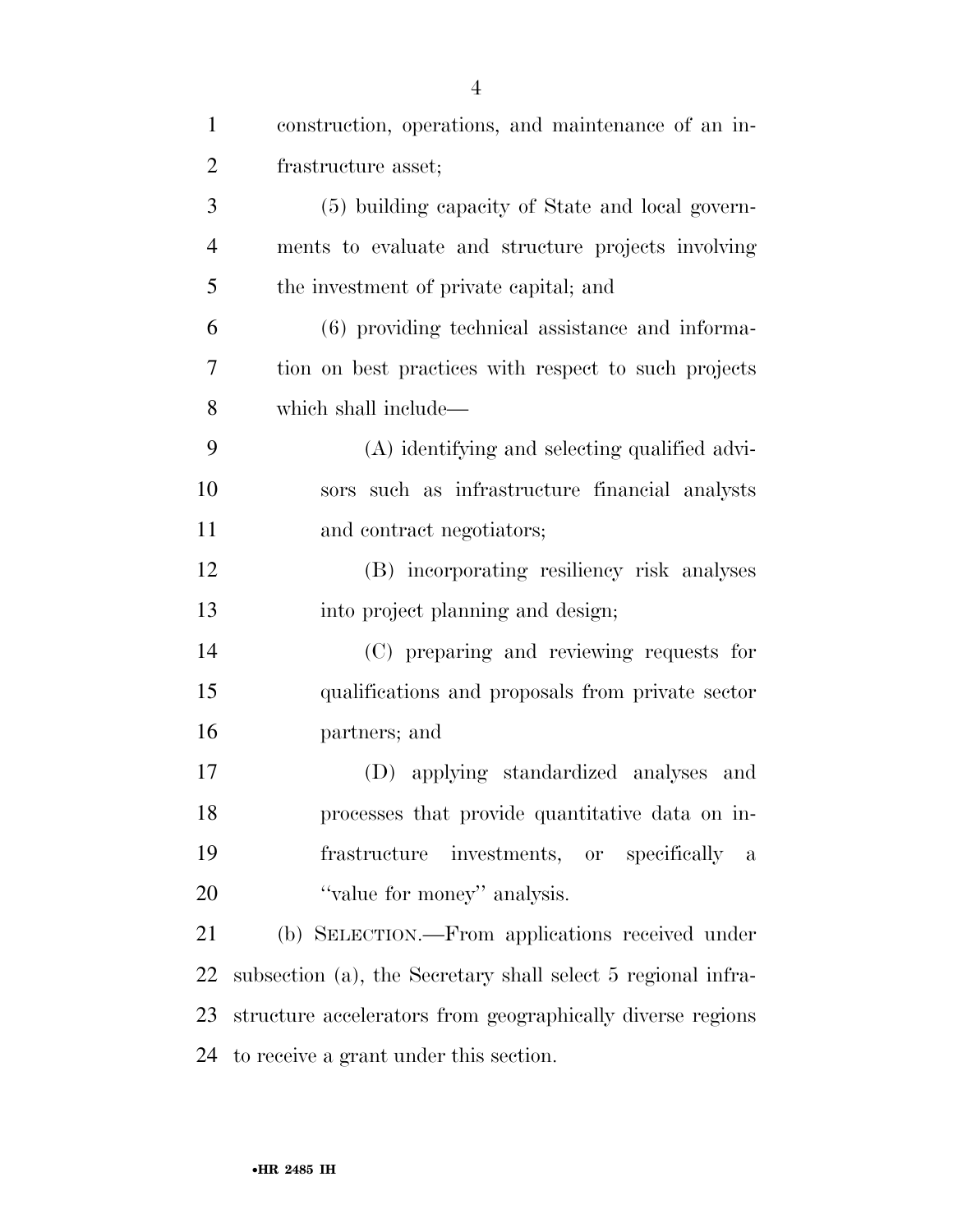(1) IN GENERAL.—To be eligible to receive a grant under this Act, a regional infrastructure accel-erator shall have a board of directors.

(2) BOARD OF DIRECTORS.—

 (A) COMPOSITION.—The board of directors of a regional infrastructure accelerator shall in- clude at least one representative of each State, locality, or region in the area served by the re- gional infrastructure accelerator, as nominated by a governing body participating in the re- gional infrastructure accelerator and that par- ticipated in submitting an application under subsection (a).

 (B) DUTIES.—The duties of the board of directors shall be to—

 (i) develop and approve of a regional infrastructure accelerator plan for their re- spective regional infrastructure accelerator; (ii) select subgrantees for award of funds for predevelopment costs, as de-scribed in section 5; and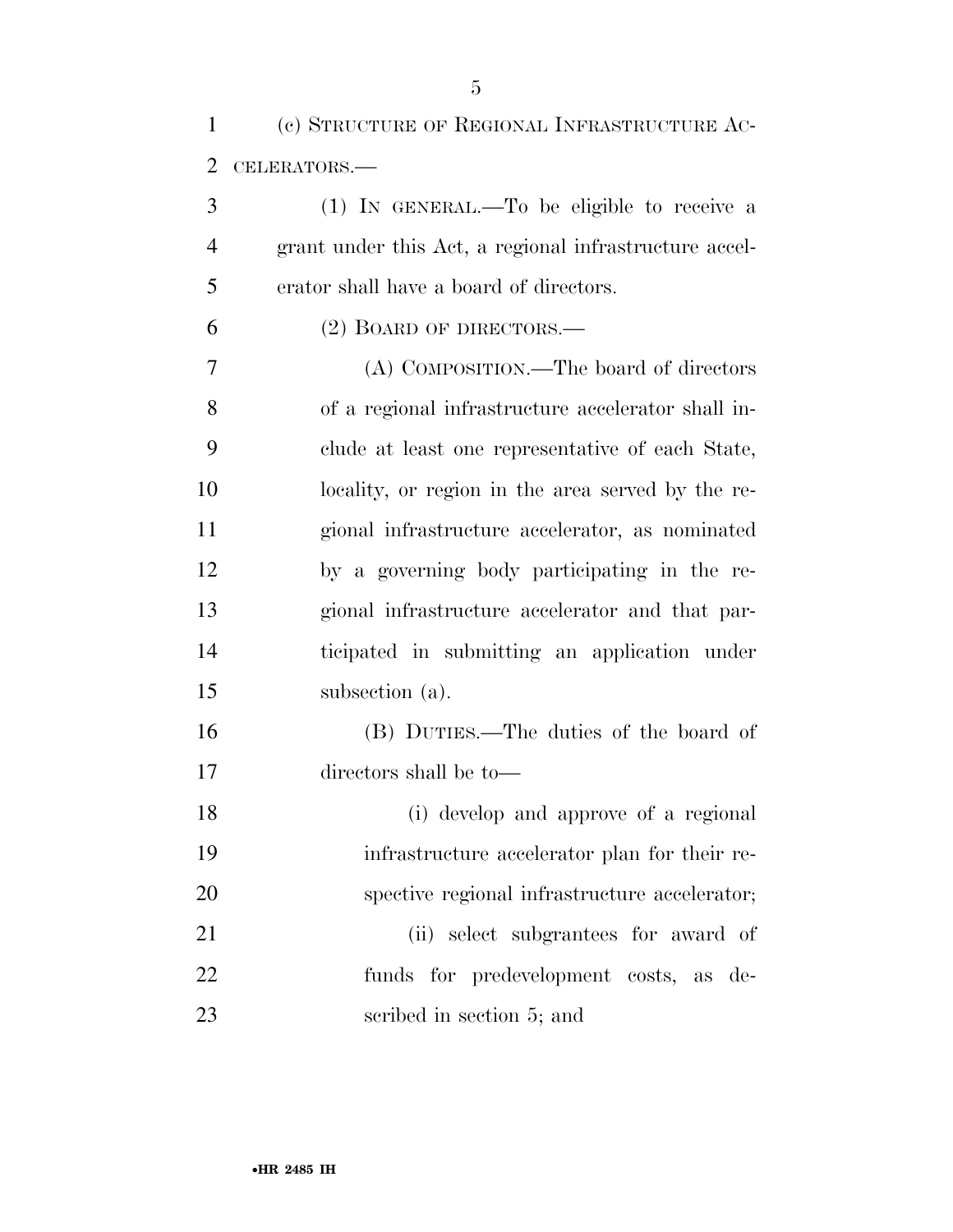| $\mathbf{1}$   | (iii) approve of and submit a report to          |
|----------------|--------------------------------------------------|
| $\overline{2}$ | the Secretary as described in subsection         |
| 3              | (e).                                             |
| $\overline{4}$ | (C) REQUIREMENTS TO APPROVE PLAN.—               |
| 5              | In carrying out its duties under subparagraph    |
| 6              | $(B)(i)$ , the Board of Directors shall consider |
| 7              | public stakeholder input from—                   |
| 8              | (i) a public project sponsor with expe-          |
| 9              | rience in infrastructure financing;              |
| 10             | (ii) an entity with the ability to fi-           |
| 11             | nance covered infrastructure projects in         |
| 12             | the area served by the regional infrastruc-      |
| 13             | ture accelerator, including private sector       |
| 14             | equity investors, public pension funds, en-      |
| 15             | dowments, and other financial investment         |
| 16             | funds;                                           |
| 17             | (iii) a construction or real estate de-          |
| 18             | velopment entity with the capacity to de-        |
| 19             | velop covered infrastructure projects in the     |
| 20             | area served by the regional infrastructure       |
| 21             | accelerator;                                     |
| 22             | (iv) a representative of an organized            |
| 23             | labor association or an association of work-     |
| 24             | representing labor and workplace<br>ers          |
| 25             | standards;                                       |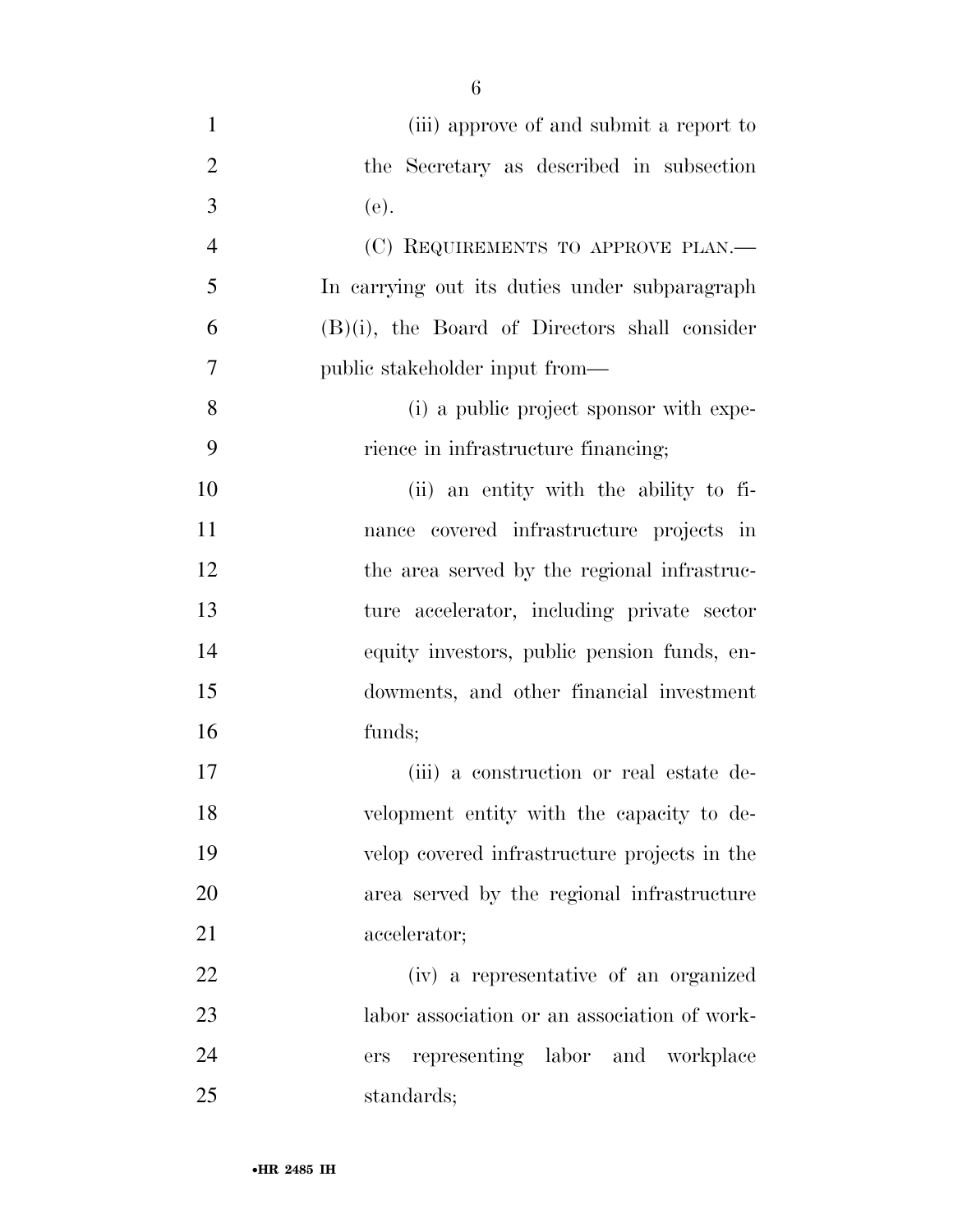| $\mathbf{1}$   | (v) a legal expert with experience in                   |
|----------------|---------------------------------------------------------|
| $\overline{2}$ | contract development and execution of                   |
| 3              | public private partnerships; and                        |
| 4              | (vi) a representative of each Federal                   |
| 5              | agency or department with jurisdiction                  |
| 6              | over covered infrastructure projects.                   |
| 7              | (d) USE OF FUNDS.—A regional infrastructure accel-      |
| 8              | erator that is awarded a grant under this section shall |
| 9              | use such grant to-                                      |
| 10             | (1) assess regional approaches to advancing in-         |
| 11             | investment in covered<br>infrastructure<br>novative     |
| 12             | projects;                                               |
| 13             | $(2)$ develop strategies for-                           |
| 14             | (A) transparency in the analysis of covered             |
| 15             | infrastructure projects to ensure protection of         |
| 16             | the public interest;                                    |
| 17             | (B) the bundling of smaller scale and rural             |
| 18             | projects into a larger transaction for invest-          |
| 19             | ment; and                                               |
| 20             | (C) reducing transaction costs;                         |
| 21             | (3) facilitatate the creation of a catalog of cov-      |
| 22             | ered infrastructure projects available for investment;  |
| 23             | and                                                     |
| 24             | (4) analyze and apply procurement methods for           |
| 25             | covered infrastructure projects, including—             |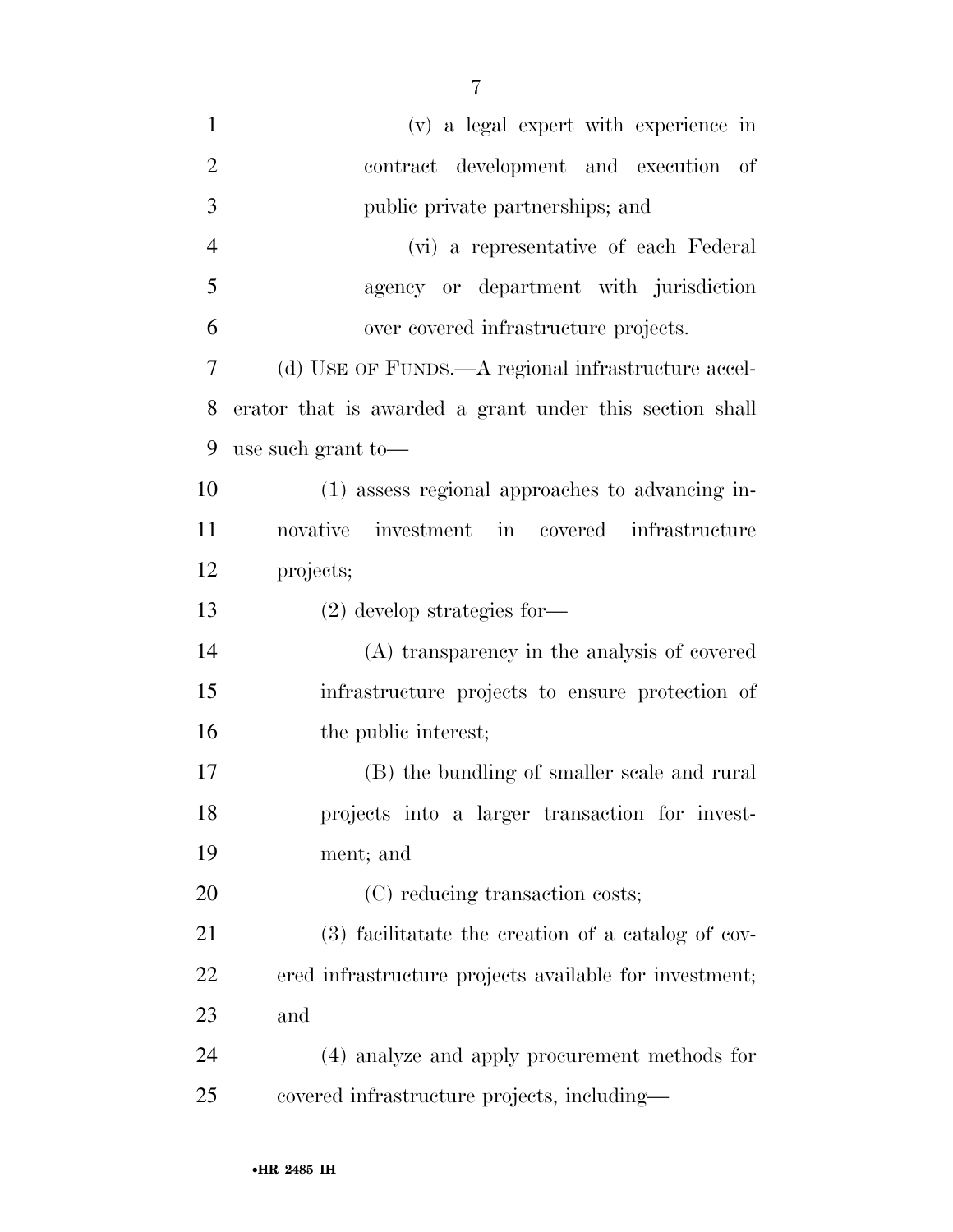| $\mathbf{1}$   | (A) assessing taxpayer benefits of contrac-                |
|----------------|------------------------------------------------------------|
| $\overline{2}$ | tual agreements for the management and allo-               |
| 3              | cation of risks in infrastructure procurement;             |
| $\overline{4}$ | (B) measuring the speed and quality of                     |
| 5              | project completion;                                        |
| 6              | (C) assessing the use of contracting strate-               |
| $\overline{7}$ | gies in which teams provide design, construc-              |
| 8              | tion, financing, and maintenance solutions for             |
| 9              | performance outcomes; and                                  |
| 10             | (D) complete the report described in sub-                  |
| 11             | section (e).                                               |
| 12             | (e) REPORT.—Not later than 12 months after receipt         |
| 13             | of a grant under this section each regional infrastructure |
| 14             | accelerator shall submit to the Secretary a report, which  |
| 15             | shall include—                                             |
| 16             | $(1)$ an update on the implementation of the               |
| 17             | plan described in subsection (a);                          |
| 18             | $(2)$ a description of the infrastructure needs of         |
| 19             | the region to be served by the regional infrastructure     |
| 20             | accelerator;                                               |
| 21             | (3) a proposal of covered infrastructure projects          |
| 22             | to be accomplished through a subsequent grant              |
| 23             | awarded under section 4; and                               |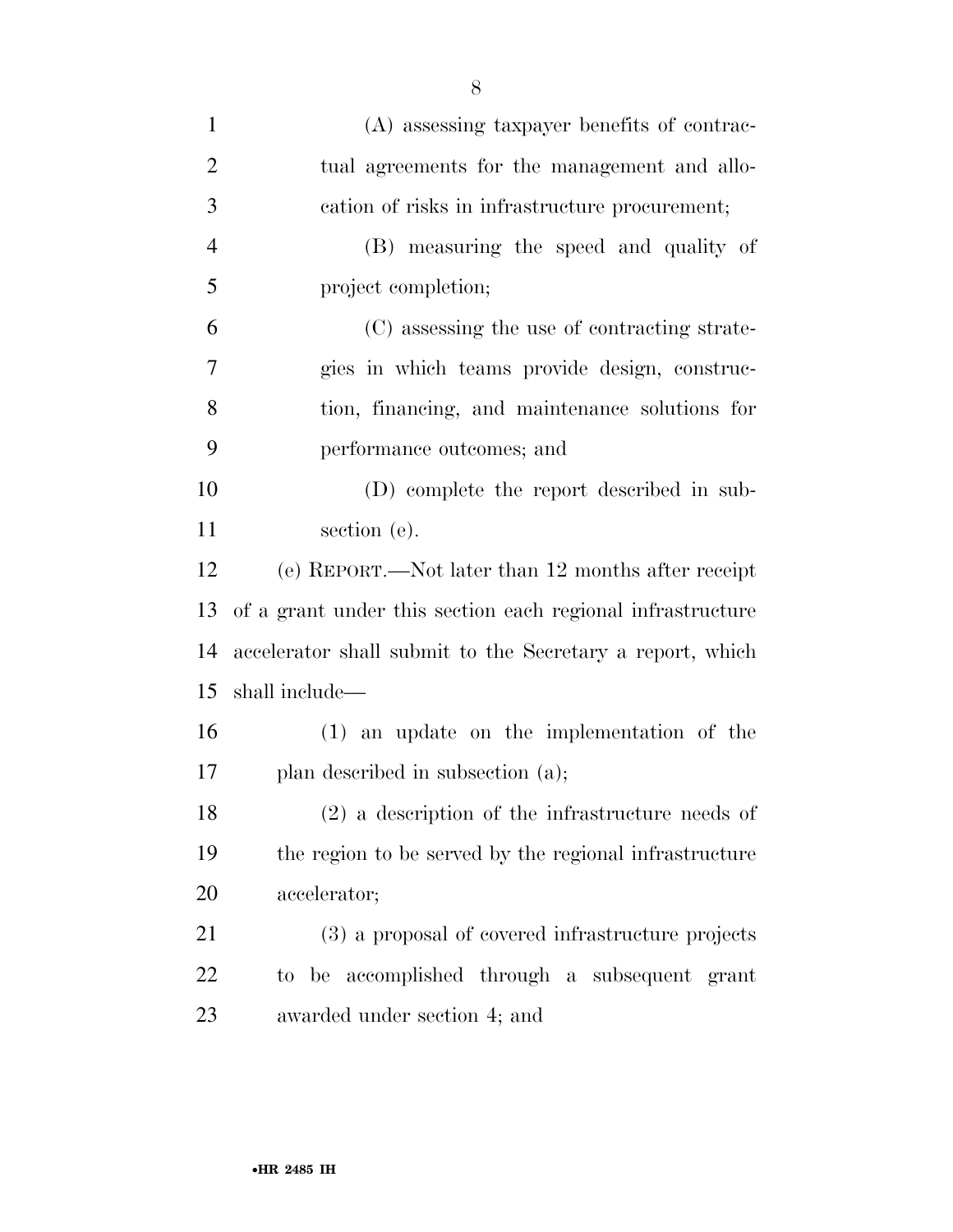(4) the procurement strategies the regional in- frastructure accelerator intends to use for such cov-ered infrastructure projects.

 (f) SELECTION FOR SUBSEQUENT GRANT.—The Sec- retary shall review the reports submitted under subsection (e) and select not fewer than 4 regional infrastructure ac- celerators to receive a subsequent grant pursuant to sec-tion 4.

## **SEC. 5. SUBSEQUENT GRANTS TO REGIONAL INFRASTRUC-TURE ACCELERATORS.**

 (a) IN GENERAL.—Not later than 60 days after the Secretary reviews the report submitted under section 4(e), and from amounts appropriated under section 8(2), the Secretary shall award grants to the regional infrastructure accelerators selected under section 4(f). A regional infra- structure accelerator may use a grant awarded under this section to make subgrants to State, local, or regional pub-lic entities for predevelopment costs.

 (b) RESTRICTIONS ON SUBGRANTS.—Regional infra- structure accelerators may make subgrants to State, local, or regional public entities for predevelopment costs in an amount not to exceed \$300,000 or 75 percent of the project costs, whichever is less. The subgrantee shall pro- vide, or shall secure from other sources, funding for re-maining balance of the project costs. Funds made avail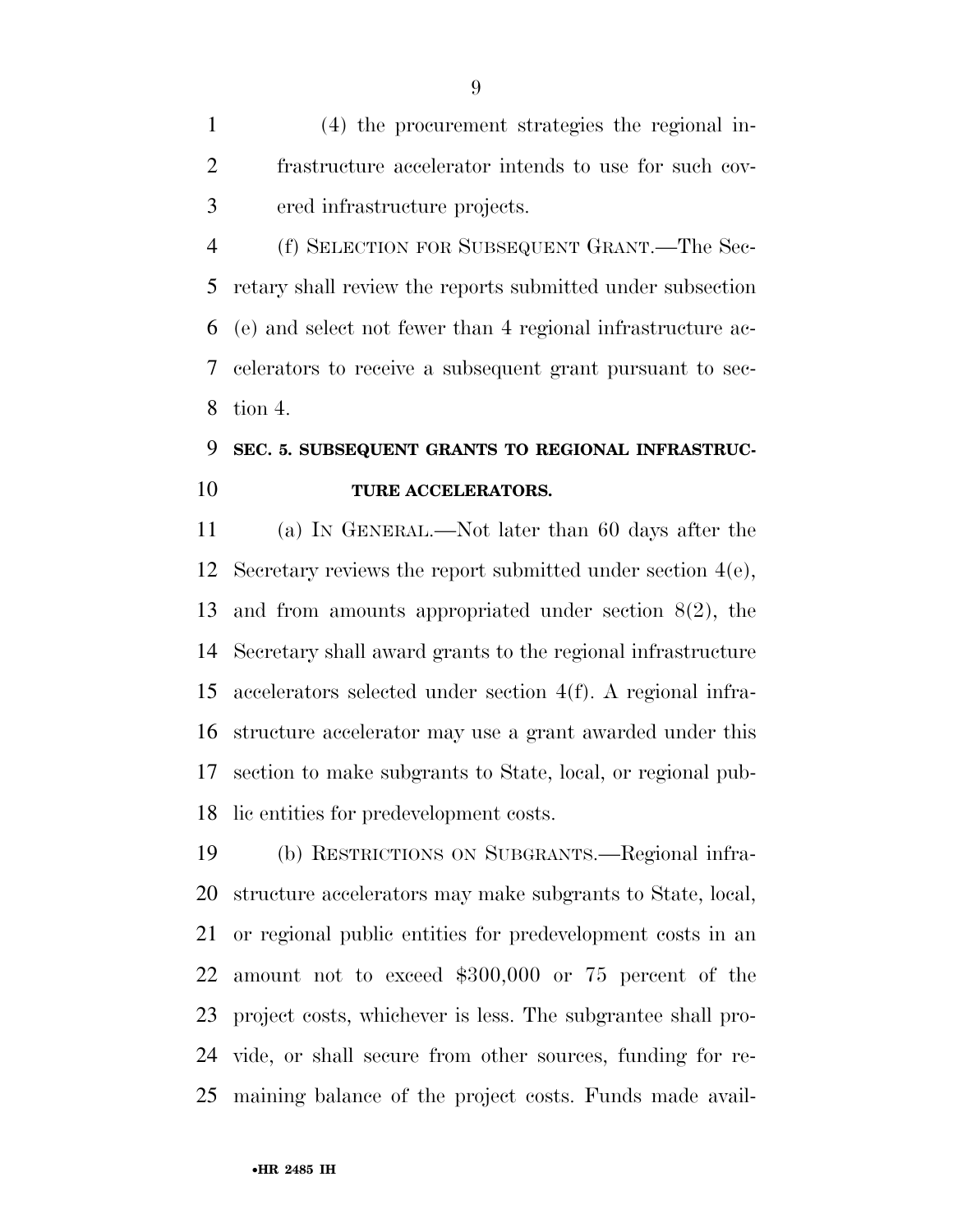able under this section for predevelopment costs cannot be used to pay for work already completed.

 (c) APPLICATION.—A State, local, or regional public entity may submit an application for a subgrant to a re- gional infrastructure accelerator that receives a grant under subsection (a) at such time, in such manner, and containing such information as the regional infrastructure accelerator may reasonably require.

 (d) USE OF FUNDS.—Eligible costs shall include the following costs associated with covered infrastructure projects:

 (1) Project planning, feasibility studies, eco- nomic assessments, cost-benefit analyses, and public benefit studies.

15 (2) "Value-for-money" analyses.

(3) Design and engineering.

 (4) Financial planning (including the identifica-tion of funding and financing options).

 (5) Permitting, environmental review, and regu-latory processes.

 (6) Assessment of the impacts of potential projects on the area, including the effect on commu-nities and environment.

 (7) The workforce and wages and benefits, as well as assessment of infrastructure vulnerability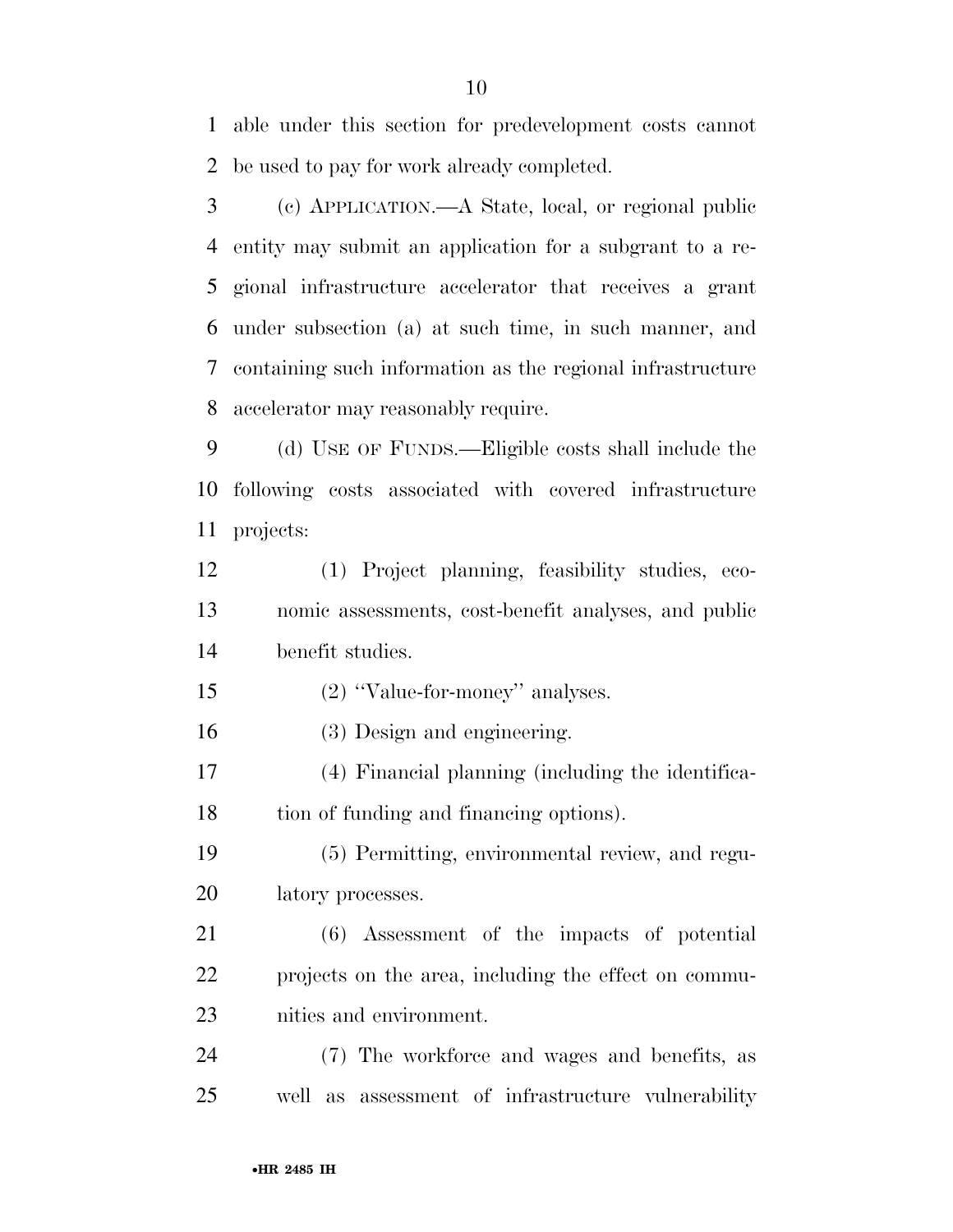and resilience to the impacts of climate change and other risks.

 (8) Public outreach and community engage-ment.

#### **SEC. 6. REPORT TO CONGRESS.**

 Not later than 1 year after the date of the enactment of this Act, the Secretary shall submit to Congress a re- port on the effectiveness of the Program established under this Act. The report shall include an overview of the Pro- gram and findings related to the effectiveness of regional collaboration on infrastructure investment, infrastructure finance, and the utilization of procurement methods (as 13 described in section  $4(d)(4)$ .

### **SEC. 7. DEFINITIONS.**

In this Act, the following definitions shall apply:

- (1) COVERED INFRASTRUCTURE PROJECT.—In this Act, the term ''covered infrastructure project'' means an infrastructure project—
- (A) that is sponsored by a State, local, or regional public entity; and

 (B) that involves the construction, consoli- dation, alteration, or repair of any of the fol-lowing:

 (i) Intercity passenger or freight rail 25 lines.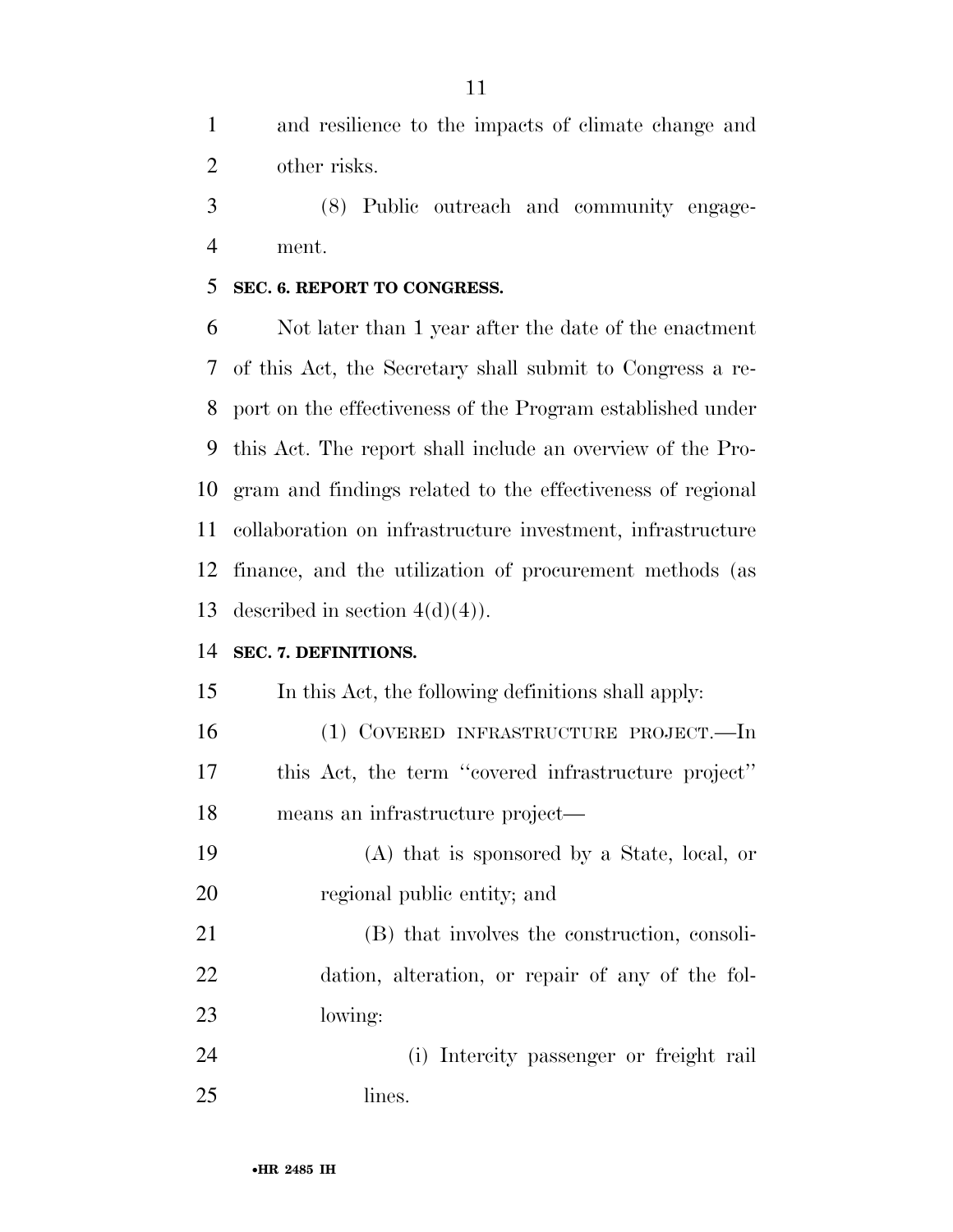(ii) Intercity passenger rail facilities or equipment. (iii) Intercity freight rail facilities or equipment. (iv) Intercity passenger bus facilities or equipment. (v) Public transportation facilities or equipment. (vi) Highway facilities, including bridges and tunnels. (vii) Airports. (viii) Air traffic control systems. (ix) Port or marine terminal facilities, including approaches to marine terminal facilities or inland port facilities. (x) Port or marine equipment, includ- ing fixed equipment to serve approaches to marine terminals or inland ports. (xi) Ports of entry or border crossing infrastructure. (xii) Transmission or distribution 22 pipelines. 23 (xiii) Inland waterways.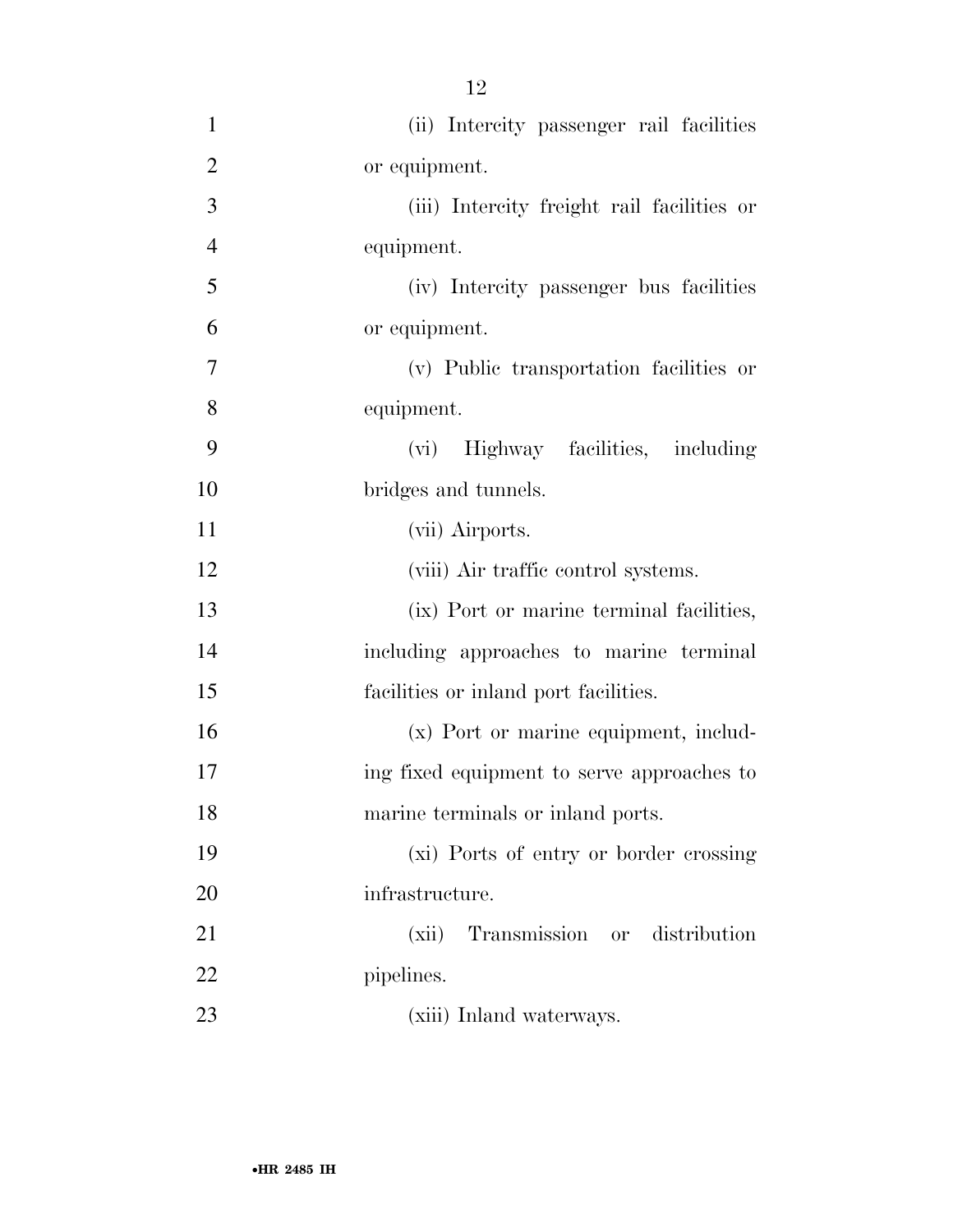| $\mathbf{1}$   | (xiv) Intermodal facilities or equip-                 |
|----------------|-------------------------------------------------------|
| $\overline{2}$ | ment related to 2 or more of the sectors              |
| 3              | described in clauses (i) through (xiii).              |
| $\overline{4}$ | (xv) Water treatment and solid waste                  |
| 5              | disposal facilities, including drinking water         |
| 6              | facilities.                                           |
| 7              | (xvi) Storm water management sys-                     |
| 8              | tems.                                                 |
| 9              | (xvii) Dams and levees.                               |
| 10             | (xviii) Facilities or equipment for en-               |
| 11             | ergy transmission, distribution or storage.           |
| 12             | (2)<br><b>REGIONAL</b><br>INFRASTRUCTURE<br>ACCEL-    |
| 13             | ERATOR.—The term "regional infrastructure accel-      |
| 14             | erator" means a multi-jurisdictional organization or- |
| 15             | ganized and dedicated to provide technical assist-    |
| 16             | ance, financing options, and resources for covered    |
| 17             | infrastructure projects within the jurisdictions rep- |
| 18             | resented in such organization.                        |
| 19             | (3) SECRETARY.—The term "Secretary" means             |
| 20             | the Secretary of the Treasury.                        |
| 21             | (4) STATE.—The term "State" means each of             |
| <u>22</u>      | the several States, the District of Columbia, Puerto  |
| 23             | Rico, and any territory or possession of the United   |
| 24             | States.                                               |